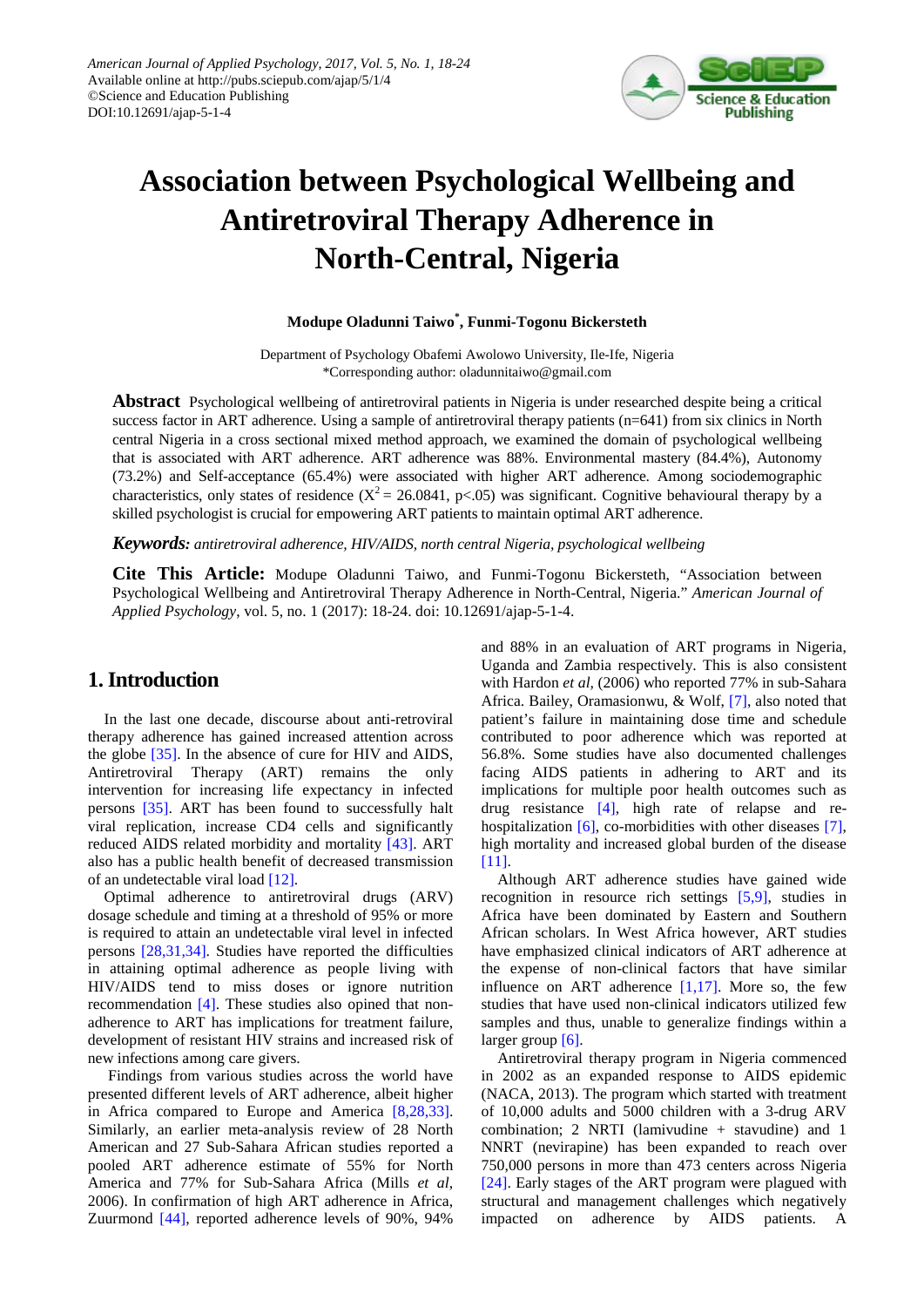comprehensive literature search revealed that scientific study on ART adherence in Nigeria as an emerging field is dominated by the medical scientists. Only very few nonmedical scholars have shown interest in field of research. In addition, researches on ART adherence in Nigeria have not gained sufficient prominence as compared to other African nations such as South Africa and Uganda.

Some studies have identified psychological variables such as life satisfaction, happiness, depression, anxiety and quality of life as predictors of ART adherence [\[16,17,22,30,39\].](#page-6-9) These variables were stand alone and measured different components of psychological functioning in relation to ART adherence. Therefore, there is a paucity of research focusing on a holistic domains of psychological wellbeing in relation to ART adherence. This study therefore utilized a multi-dimensional psychological inventory to find out the association between psychological wellbeing and ART adherence as an important contribution to understanding psychology of health outcomes among people on HIV treatment.

## **1.1. Theoretical Perspective: Psychological Wellbeing in Relation to ART Adherence**

The psychological well-being of a person has been described as the wellness and stability of that person's self. In the conceptualization of psychological wellbeing, theorists have presented two perspectives; short term (Subjective well-being or hedonic) and long term (psychological well-being or eudaimonic) to describe the psychological functioning of the individual. Early studies have described wellbeing as a subjective experience of happiness [\[41\],](#page-6-10) a cognitive nature (Dierner, Suh, Lucas & Smith, 1999) and a positive view of one's life [\[25\].](#page-6-11)

Ryff [\[29\]](#page-6-12) developed a complex and theoretically grounded view on wellbeing based on a combination of humanistic, clinical and life span developmental theories. This theoretical view conceived wellbeing as a multidimensional construct made up of six domains that described different attitudes to life. These are:

- 1. Self-acceptance, a positive attitude towards selfassessment of good or bad qualities.
- 2. Positive relations with others describes a warm, satisfying, trusting relationship with others.
- 3. Autonomy describes self-determination, independence and ability to resist social pressure to conform to certain societal norms that are at variance with ones' values.
- 4. Environmental mastery is being able to effectively maximize surrounding opportunities, choose or create a context suitable to personal needs and values.
- 5. Purpose in life indicates an individual's goal in life and a sense of directedness towards achieving such goals.
- 6. And finally, personal growth is the feeling of continued development, openness to new experiences and realization of one's potential.

This theory offered a holistic and value laden framework to understand the psychological wellbeing of individuals in the society. In understanding psychology of health outcomes, many studies have found association between psychological wellbeing and medication adherence in chronic illnesses [\[15,20,21,27\].](#page-6-13) For instance, Bravo, Edwards, Rollnick [\[10\],](#page-6-14) Andersen, Magidson, O'Cleirigh, Remmert, Kagee *et al*., [\[5\]](#page-5-2) and Elwyn, 2010) reported depression, mental illness, poor self-perception as psychological indicators of poor medication adherence in the treatment of cancer patients.

Early theorists have described the role of psychological wellbeing in influencing behavioural outcomes from different perspectives. Some of these include Maslow [\[23\]](#page-6-15) conception of self-actualization, Rogers (1961) view of the fully functioning person, Jung's [\[18\]](#page-6-16) formulation of the individuation, and Allport (1961) conception of maturity. On a general note, these theories underpins and explains individual's reactions and preferences for accepting a new behaviour and particularly those that relates to health care. People living with HIV/AIDS are disposed to expressing either positive or negative emotions that is capable of influencing attitude towards antiretroviral adherence.

The objectives are therefore to describe and access the relationship between socio-demographic characteristics and ART adherence and to establish the association between domains of psychological wellbeing on ART adherence.

# **2. Method**

#### **2.1. Study Location**

The study was conducted in six secondary level public health facilities selected from three states in North Central zone, Nigeria. Among the six geo-political zones in Nigeria, the North Central zone was selected for this study due to its consistently high HIV prevalence of 7.5 % or more from 2010 to 2012 and being among the top 10 states with high HIV prevalence in 2015 [\[24\].](#page-6-8) These health facilities among others participated in the expanded ART access at no cost to PLHIV in 2006 supported by international donors. The facilities have qualified personnel and standard diagnostic laboratory to support minimal laboratory services required prior to initiating ART.

#### **2.2. Study Design**

This study employed a cross-sectional descriptive survey design, which used a mixed method of quantitative and qualitative approaches to collect data simultaneously to triangulate information received for a robust reporting of findings. In recognition of the sensitive nature of this study and the need to assure confidentiality, the researcher worked through the National Network of People Living with HIV/AIDS in Nigeria (NEPWAN), and community based organizations providing HIV/AIDS care and support services in each of the states to reach the respondents. Members of the PLHIV network were trained as research assistants to administer the questionnaires.

#### **2.3. Population and Sample**

In recognition of the varying population of people accessing ART from the treatment sites, after determining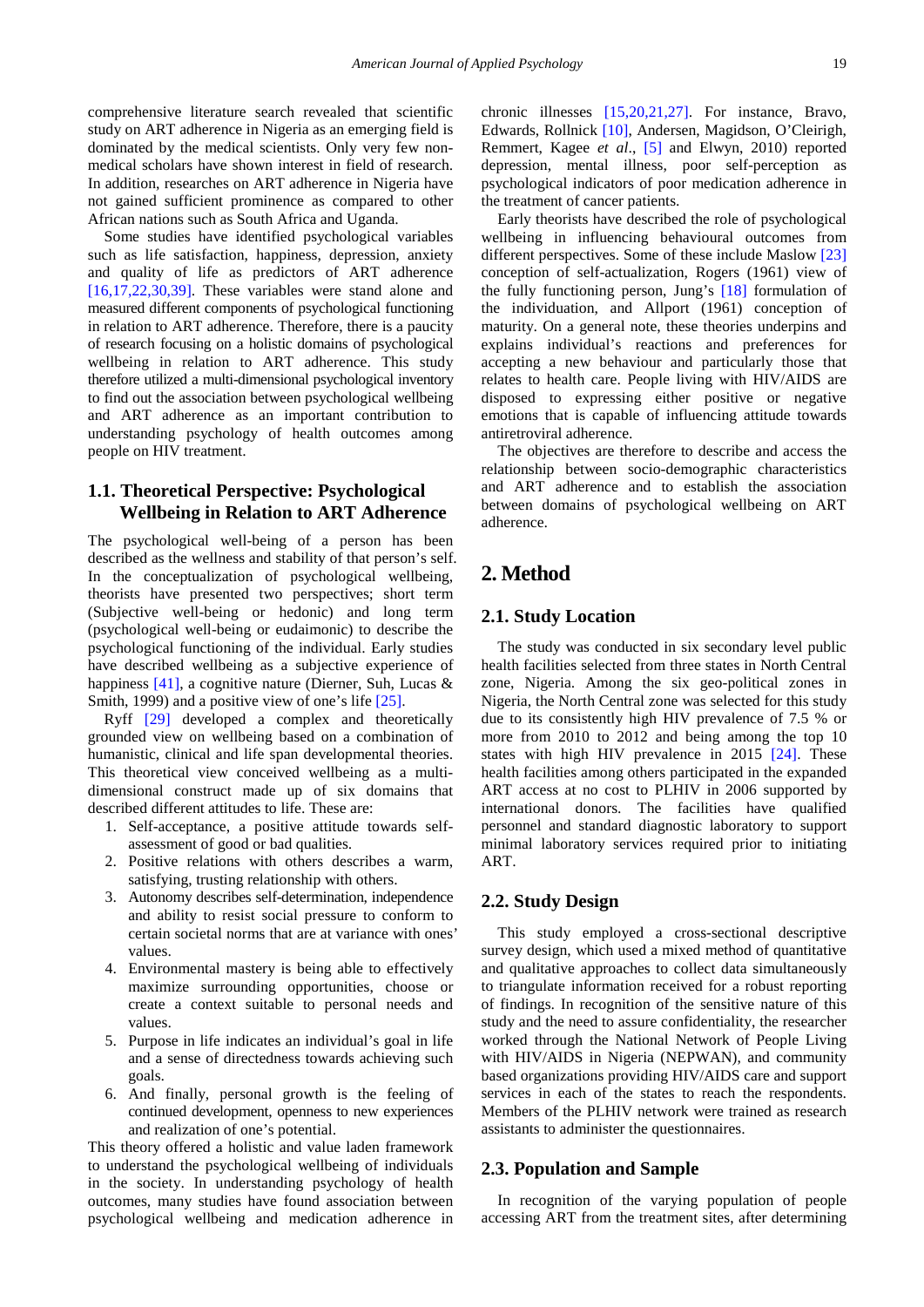the sample size using Cochran formula  $^{2}$  2  $^{2}$  106<sup>2</sup>  $n = \frac{z^2 pq}{d^2} = \frac{1.96^2 \times 0.5 \times 0.5}{0.05^2} = 384$  . A 20% refusal/non-

participation was added to become 461.

Which sets standard normal deviation at 1.96, with best guess of adherence prevalence at 50% and  $\alpha$  level of 0.05, the proportion of samples randomly selected from each ART site added up the survey sample. A total of 461 HIV patients who consented were recruited for the study between June and August 2015. In addition, 20% of the survey respondents were purposively selected and participated in the focus group discussion. Altogether, twelve FGDs with homogenous groups who were divided by age (16-24 years and  $\langle 25 \rangle$  years and sex (M, F) were conducted in the three ART sites. Each focus group discussion had 8 participants and was conducted for 45 mins in a spare room within the health institutions. There was a moderator and a note taker, responses were also captured by a tape recorder upon the groups' consent to ensure no information was lost.

#### **2.4. Data Collection Instrument**

For the quantitative data, two main research instruments were used. The first was a 30 item standardized psychological wellbeing inventory with 5-point Likert scale developed by Ryff [\[29\]](#page-6-12) measuring the 6 domains of psychological wellbeing. The second was a 24-item existing questionnaire that collected self-reported information from the people living with HIV/AIDS about their drug adherence pattern in terms of dosage schedule and timing over a seven day period. The questionnaire generated responses about the socio-demographic characteristics, the number of pills prescribed and the number of pills taken in the last seven days.

Qualitative data was generated through a focus group discussion guide with five themes; knowledge and attitude about ART, adherence pattern, support for adherence, disclosure of HIV status and understanding interaction of psychological wellbeing with ART adherence. There was a group facilitator and a note taker to moderate and document discussions consecutively. Consent of group members was sought prior to tape recording of the discussion. The group discussion provided in-depth information on the perception about ART adherence and how it is moderated by psychological wellbeing. Probe questions were also asked where necessary to further clarify the views expressed by the focused group participants.

#### **2.5. Ethical Clearance and Consent**

Ethical clearance for this study was obtained from the Research and Ethical Committee of Public Health Department of Obafemi Awolowo University, Ile-Ife. Informed written consent was obtained from each participant before engaging in the research.

#### **2.6. Data Analysis**

Quantitative data were analyzed using STATA 13. Descriptive statistical tests were employed including frequencies and chi-square. Thematic and ethnographic summary analysis was conducted on the qualitative data from the focus group discussion. This also involved verbatim quotations from participants to further buttress certain arguments raised during the discussion.

## **3. Results**

Four hundred and sixty-one (461) PLHIV receiving ART from the six sites selected from three states in North Central, Nigeria were studied. Two hundred and forty-five participants (53%) were recruited from Benue, 100 (22%) from the Federal capital territory and 116 (25%) from Nassarawa in proportion to the population of ART patients in each site. The ages of these participants ranged from 10 to 65 years with a mean age of 36 years. The participants had been on ART programme for a period ranging from 6 months to 5 years with 40% receiving ART between 3-5 years.

As shown in [Table 2,](#page-3-0) majority of respondents were females (64%). The gender distribution reflects the national statistics on the predominance of females over males who are living with HIV/AIDS in Nigeria. In terms of marital status, half (50.1%) of respondents were married. Interestingly, the distribution of religion showed predominantly Christianity (75.3%) as the common religion practiced considering that, North-Central Nigeria is predominantly Muslim community. Almost all the respondents, (95%) had been to school. Among the educated ones, 48.6% had secondary education and 33.1% had tertiary education. Less than half of respondents (39.9%) engaged in private employment and (19.7%) were civil servants. Economic status of respondents varied and majority (41.2%) are low income earners, at less than N50, 000 monthly income, while very few (2%) earn quite high income between N200, 000 and N250, 000.

| <b>SN</b> | <b>States</b> | <b>ART Facilities</b><br><b>Population</b> |        | Sample selected per ART site |  |
|-----------|---------------|--------------------------------------------|--------|------------------------------|--|
|           |               | Gboko General Hospital                     | 5,369  | 111                          |  |
| ◠         | Benue         | Kastina-Ala General Hospital               | 6,588  | 134                          |  |
|           | <b>FCT</b>    | Asokoro General Hospital                   | 2.541  | 52                           |  |
|           |               | Wuse General Hospital                      | 2,364  | 48                           |  |
|           | Nassarawa     | Yanyan general Hospital                    | 2.174  | 44                           |  |
| 6         |               | Obi General Hospital                       | 3,545  | 72                           |  |
|           |               | <b>Total</b>                               | 22,581 | 461                          |  |

**Table 1. Distribution of samples across ART study sites**

<sup>1</sup> Benue: Gboko General Hospital and Kastina-Ala General Hospital Federal Capital Territory: Wuse General Hospital, Abuja and Asokoro General Hospital Nassarawa: Yanyan General Hospital and Obi General Hospital.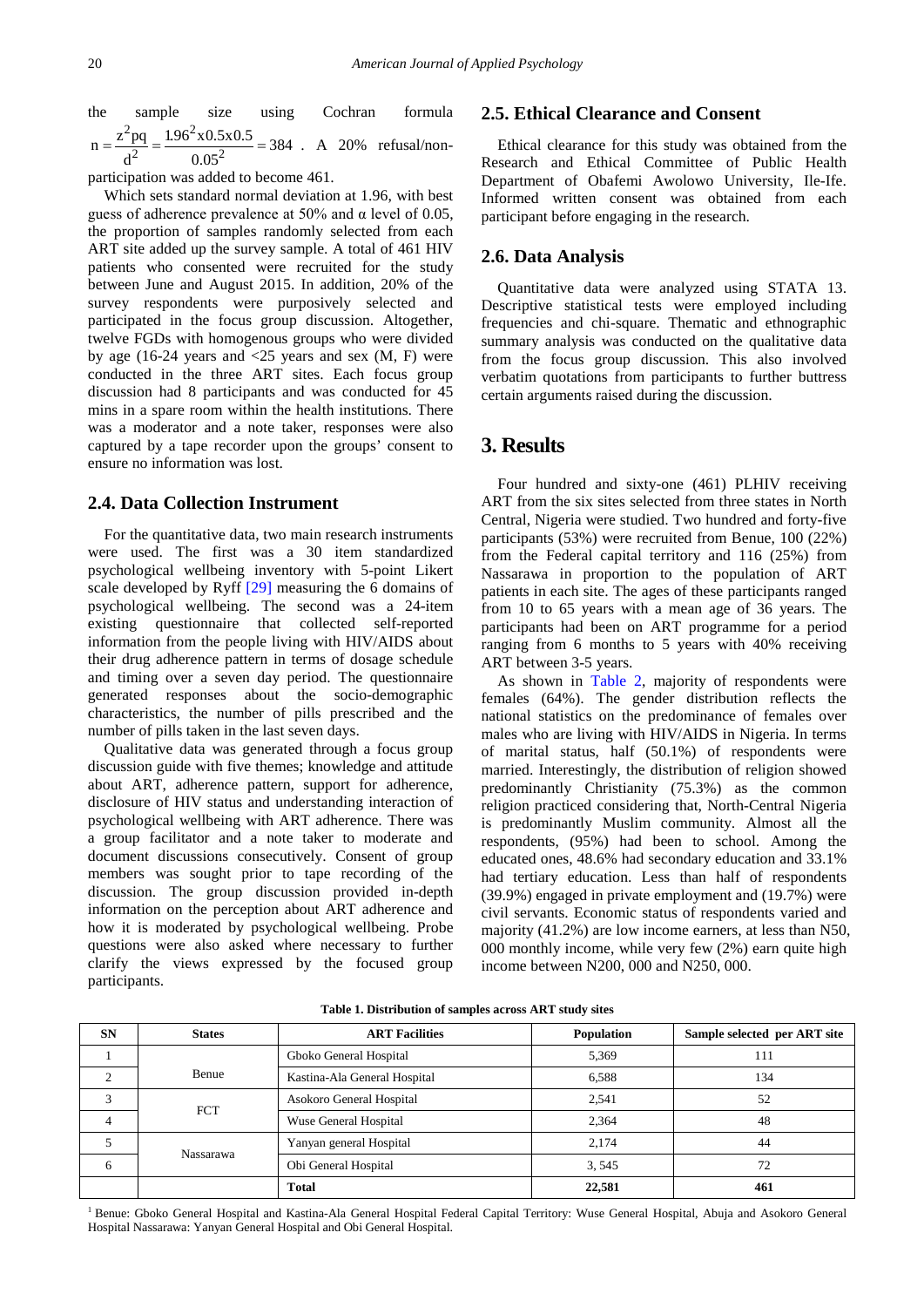**Table 2. Socio-demographic distribution of respondents n=461**

<span id="page-3-0"></span>

| <b>Variables</b>       | Frequency      | Percentage % |  |
|------------------------|----------------|--------------|--|
| <b>States</b>          |                |              |  |
| Benue                  | 245            | 53.2         |  |
| <b>FCT</b>             | 100            | 21.7         |  |
| Nassarawa              | 116            | 25.2         |  |
| Gender                 |                |              |  |
| Male                   | 168            | 36.0         |  |
| Female                 | 293            | 64.0         |  |
| <b>Age Group</b>       |                |              |  |
| $<$ 20                 | $\overline{7}$ | 1.5          |  |
| $20 - 29$              | 83             | 18.0         |  |
| 30-39                  | 217            | 47.1         |  |
| 40-49                  | 129            | 28.0         |  |
| >49                    | 25             | 5.4          |  |
| <b>Marital</b> status  |                |              |  |
| Married                | 231            | 50.1         |  |
| Single/never married   | 135            | 29.3         |  |
| Widowed                | 39             | 8.5          |  |
| Separated              | 37             | 8.0          |  |
| Divorced               | 19             | 4.1          |  |
| <b>Religion</b>        |                |              |  |
| Christianity           | 274            | 75.3         |  |
| Islam                  | 109            | 23.6         |  |
| Traditional            | $\overline{c}$ | 0.4          |  |
| No religion            | $\overline{3}$ | 0.7          |  |
| <b>Monthly income</b>  |                |              |  |
| 200,000-250,000        | 9              | 2.0          |  |
| 150,000-200,000        | 5              | 1.1          |  |
| 100,000-150,000        | 27             | 5.9          |  |
| 50,000-100,000         | 72             | 15.6         |  |
| Less than 50,000       | 190            | 41.2         |  |
| No income              | 158            | 34.3         |  |
| Length of years on ART |                |              |  |
| Above 5 years          | 156            | 34.1         |  |
| 3-5 years              | 186            | 40.3         |  |
| 1-2 years              | 100            | 21.7         |  |
| 6 months               | 18             | 3.90         |  |

Among the socio-demographic variables explored, only state showed association between psychological wellbeing and ART adherence  $(X^2 = 26.0841, P > .001 \text{ CI} = 3.4;$ 213.7). In ranking the domains of psychological wellbeing in terms of their association with ART adherence, three of the six domains showed association that was above average: Environmental mastery 84.39%, Autonomy 73.17% and purpose in life 65.37%.

#### **3.1. Qualitative Results**

Perceptions about psychological wellbeing is diverse and dynamic. ART patients' perceived their emotions, beliefs and a lifetime on medication as concerns that induced psychological problems. Other issues of poor adherence include; high pill burden, sever illness, poor patients-caregivers' relationship and feelings of neglect and disconnection from the society.

"*I think it is about the way we feel and our emotions about the sickness, If you allow these things to bother you, it might affect the drug you are taking because too much worry can affect you negatively. But when you put away worries, it helps you to adhere to your drugs and stay healthy*" (Adult Male, FGD 001)

PLHIV perceived that positive psychological wellbeing is crucial to ART adherence and subsequently good health outcome. ''Positive psychological status can be stimulated when we are happy and nothing is making us sad, especially when we have a job and get money to take care of ourselves, taking ARVs will be easier''. (Youth Male, FGD 004)

"*it feels good to be well, if we our emotions are stable and we are accepted by our friends and families. We will have good psychological status and this will in turn improve our adherence to ARVs. But at the moment it is not easy*" (Adult Female, FGD 003)

ART patient linked psychological problems with ability to secure a job and a stable source of income to improved livelihood and access to recommended nutrition.

"*Many of us do not have jobs to do, I think the PLHIV will become psychologically stable if they have a means of income that will support the nutrition recommended for ARV effectives*". (Youth Female, FGD 012).



Figure 1. Showing levels of ART adherence in relation to Positive wellbeing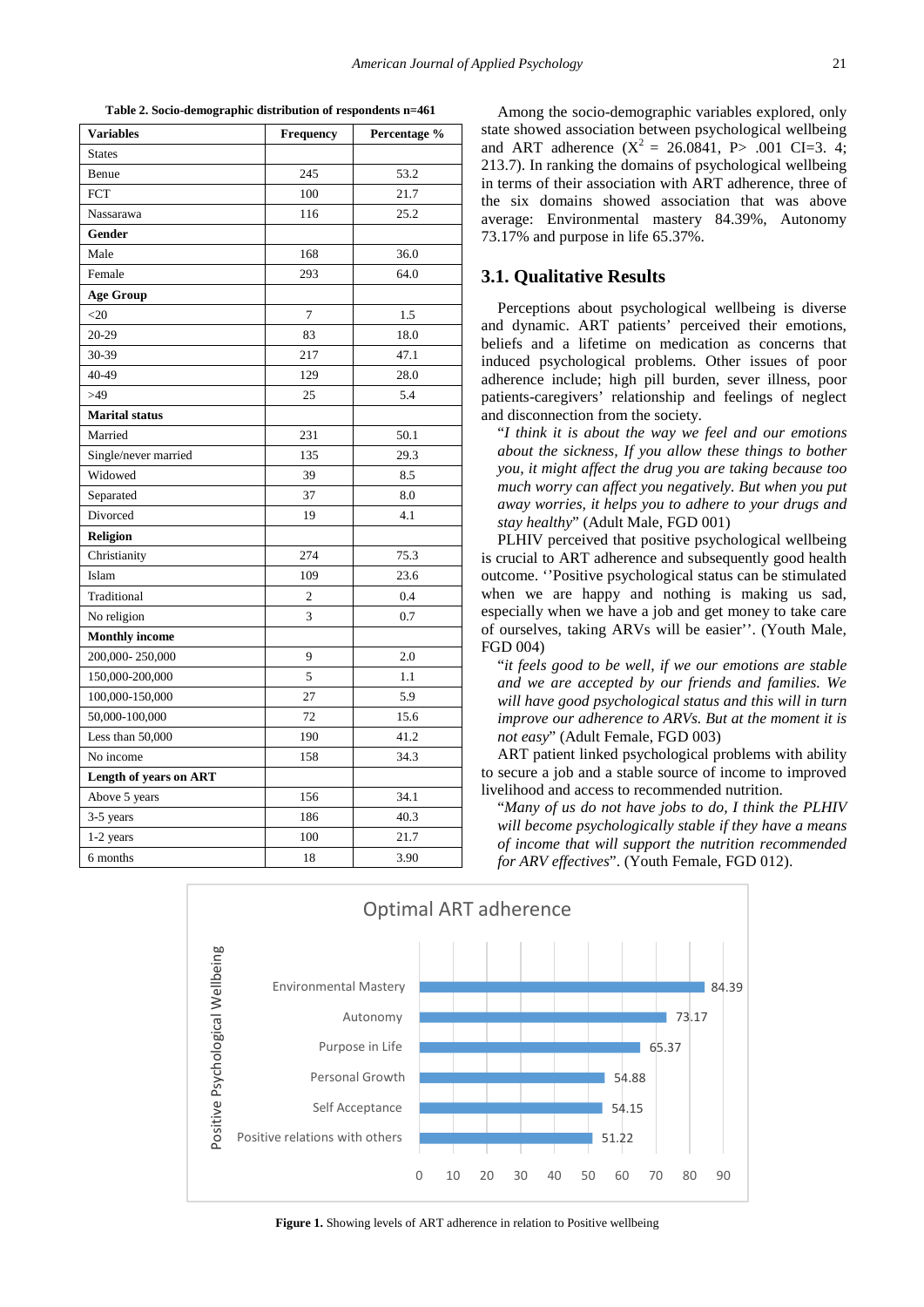**Table 3. Association of socio-demographic characteristics with ART adherence**

| <b>Characteristics</b>      | Optimal | Sub-optimal | $X^2$ (p-value)   | uOR                     |
|-----------------------------|---------|-------------|-------------------|-------------------------|
| <b>State</b>                |         |             |                   |                         |
| Benue                       | 57.3    | 19.6        | 26.0841           |                         |
| $\ensuremath{\mathsf{FCT}}$ | 20.0    | 35.3        | (0.000)           | 26.7<br>(3.4; 213.7)    |
| Nassarawa                   | 22.7    | 45.1        |                   |                         |
| Sex of respondent           |         |             |                   |                         |
| Male                        | 91.7    | 8.3         | 2.0016<br>(0.157) |                         |
| Female                      | 87.3    | 12.6        |                   |                         |
| <b>Marital</b> status       |         |             |                   | 1.92<br>(0.80; 4.63)    |
| Single/never married        | 29.0    | 31.4        |                   |                         |
| Married                     | 49.8    | 52.9        | 1.1809            |                         |
| Separated                   | 8.3     | 5.9         | (0.881)           |                         |
| Divorced                    | 4.4     | 1.9         |                   |                         |
| Widowed                     | 8.5     | 7.8         |                   |                         |
| Religion                    |         |             |                   | 0.49                    |
| Islam                       | 23.2    | 31.4        |                   |                         |
| Christianity                | 76.3    | 66.7        | 3.3435            |                         |
| Traditional                 | 0.5     | 1.9         | (0.188)           | (0.2; 1.02)             |
| <b>Education</b>            |         |             |                   |                         |
| Quranic                     | 3.2     | 2.0         |                   |                         |
| Primary                     | 15.4    | 16.0        |                   |                         |
| Secondary                   | 47.5    | 64.0        | 6.1766<br>(0.10)  | 1.02<br>(0.11; 9.43)    |
| Higher                      | 33.9    | 18.0        |                   |                         |
| <b>Monthly income</b>       |         |             |                   |                         |
| 200,000-250,000             | 2.0     | 2.0         |                   |                         |
| 150,000-200,000             | 1.2     | 0.0         |                   |                         |
| 100,000-150,000             | 5.6     | 7.8         |                   |                         |
| 50,000-100,000              | 15.9    | 13.1        | 3.3186<br>(0.651) | 0.7<br>$(0.09 - 11.03)$ |
| Less than 50,000            | 42.2    | 33.3        |                   |                         |
| No income                   | 33.2    | 43.1        |                   |                         |
| Length of years on ART      |         |             |                   |                         |
| Above 5 years               | 33.7    | 41.2        |                   |                         |
| 3-5years                    | 41.7    | 29.4        |                   |                         |
| 1-2 years                   | 20.7    | 25.5        | 2.9111<br>(0.406) | 0.3<br>(0.17; 0.90)     |
| 6 month                     | 4.0     | 3.9         |                   |                         |

Some of the participants made a few suggestions for promoting the psychological status of PLHIV as an important factor for enhancing ART adherence. A participant suggested that:

"*The need to fight against stigma and discrimination, build the capacity of PLHIV for improved livelihood, provide quality counseling, promote family-based care and provide emotional support is important for promoting ART adherence*". (Adult female, 010).

Quality assurance of the supply chain management should be maintained to prevent stock out of drugs and consumables. Diagnostic equipment especially for viral load testing need to be functional to ensure timely conduct of necessary laboratory test including early infant diagnosis for adequate care.

"*Another thing that Government need to do is to repair all the broken CD4 and viral load machines because for a long time we have not been taking viral load test for us to know where we are with the virus*". (Adult Male, FGD 009).

# **4. Discussion and Conclusion**

Defaulting from the treatment regimen is one of the most important problems in managing HIV/AIDS. The outcomes of poor adherence are treatment failure, development of drug resistant strains of HIV and potential interference with future therapeutic options [\[35\].](#page-6-0) The key finding from this study was that three out of the six domains of psychological wellbeing; autonomy, domains of psychological wellbeing; autonomy, environmental mastery and purpose in life showed association with high levels of ART adherence. Autonomy is described as independence and can be explained by selfdetermination theory. Ntoumanis *et al*; [\[26\]](#page-6-17) associated it with intrinsic motivation for self-directed behaviour towards a positive health outcome. In this study, PLHIV who are autonomous were motivated towards ART adherence. Environmental mastery is the ability to effectively maximize surrounding opportunities, choose or create a context suitable to personal needs and values. PLHWA in the study probably seized the opportunity of a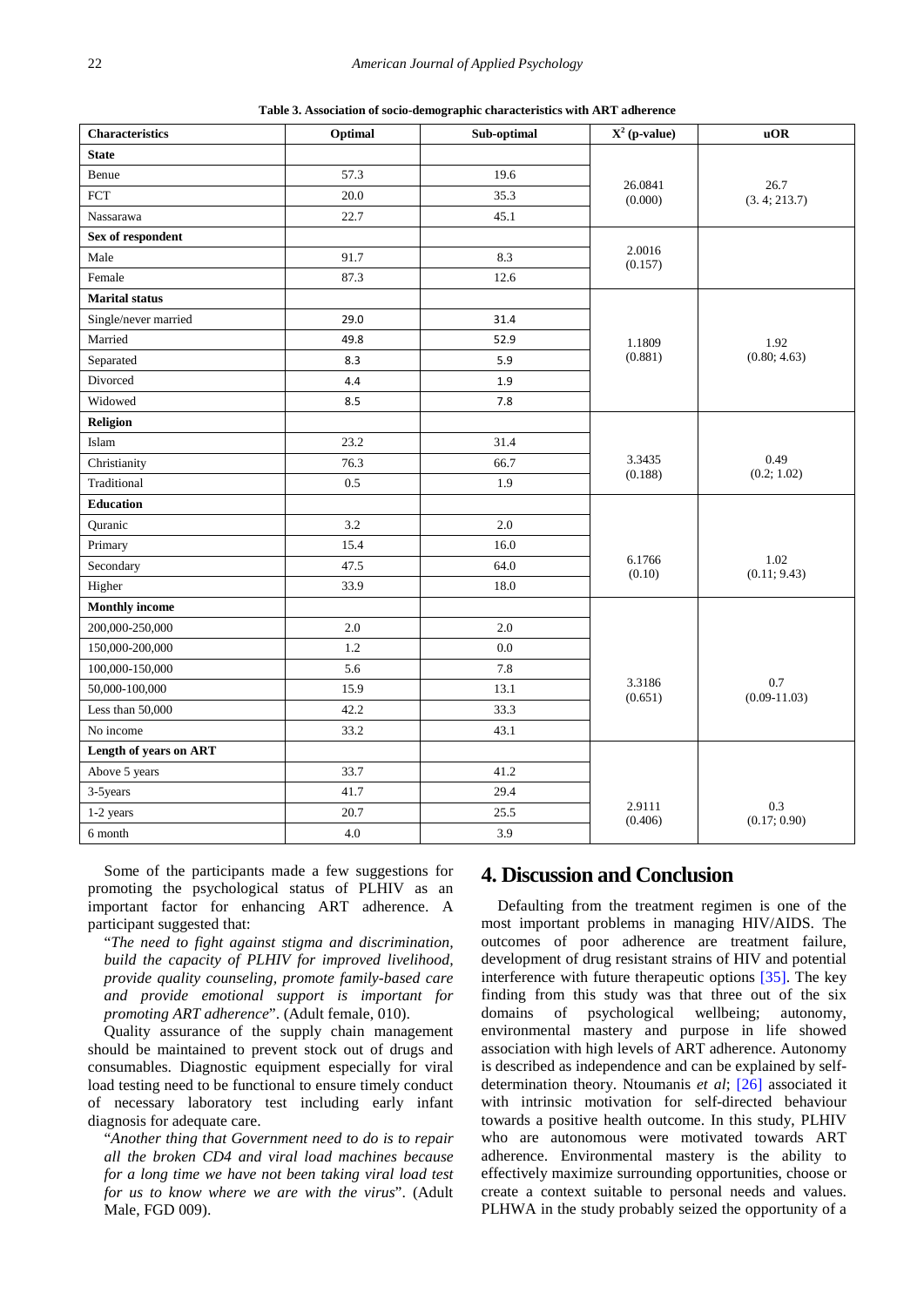free diagnostic care, free ARVs and other support services to enhance their ART adherence and subsequently gained control of their lives. Purpose in life indicates an individual's goal in life and a sense of directedness towards achieving such goals. PLHWA who achieved optimal ART adherence are likely to have set certain goals and targets for themselves. The desire to attain these goals might be an explanation for the motivation for ART adherence.

Furthermore, the finding is also consistent with Duong, et al., [\[13\]](#page-6-18) who concluded that patients' psychological factors are essential to medication acceptance and adherence. Similarly, in agreement with Adegoke et al., [\[1\]](#page-5-3) who among other factors noted that patients' sense of worth and acceptance of HIV status largely promotes medication adherence. The findings agrees with Cohen *et al*., [\[12\]](#page-6-2) and Fawzi *et al*., [\[16\]](#page-6-9) that positive attitude towards good medication adherence is a product of the belief that such medication can improve health outcome. It also corroborated Kretchy *et al*., [\[20\]](#page-6-19) who asserted that positive mental health status of patients predicts optimal medication adherence. However, it contradicts Vian, DeSilva, Cabral, Williams, Gifford et al., [\[38\]](#page-6-20) who reported strong association between autonomous motivation and competence among low adherers in China.

There were more females (64%) participants in this study. This proportion of females agrees with the national surveillance report that women are twice the number of men in HIV/AIDS infected population in Nigeria [\[24\].](#page-6-8) Furthermore, cultural and economic factors that increased the vulnerability of women to HIV infection could also account for this difference  $[42]$ . Majority (75.1%) were in the age group 30-49 years. This is consistent with findings that these age group are at higher risk of HIV infection [\[35\]](#page-6-0) because they are sexually active and within reproductive age group. Half of the study participants were currently married. The distribution of marital status is important as heterosexual transmission accounts for 80% of HIV transmission in Nigeria [\[24\].](#page-6-8)

A significant proportion of participants either have no income or are low income earners. This poor socio-economic status was also reported in the focus group discussion where many have called on the government to provide livelihood support through job creation and skill acquisition schemes for improved socio- economic status and good quality of life. The overall adherence level in the study group was 88%. This adherence level is consistent with other findings in African countries such as Uganda 94%, Zambia 88% and Kenya 77% [\[44\],](#page-6-5) 80% in Senegal [\[32\],](#page-6-22) and 87% in Jos, Nigeria [\[33\],](#page-6-23) but contradicts 48% in Niger Delta [\[11\],](#page-6-7) 44% in Ife-Ijesha zone [\[2\].](#page-5-4)

The plausible reason for the high level of adherence among the study group may be explained by a number of factors. Firstly, PLHWA received free laboratory investigations and free ARVs as a result of international donor support for scaling up ART in Nigeria. Another reason could also be the psychosocial support received through the support group structure where PLHWA meet periodically to discuss issues relating to ART adherence and other personal issues.

The finding that demographic characteristics are not statistically associated with ART adherence in this study other than Benue state agrees with [\[19\],](#page-6-24) who only found that age of respondent is the only demographic characteristics that is significant with ART adherence. However, findings contradicts [\[40\]](#page-6-25) who found association between education and ART adherence

In conclusion, adherence to ART is a complex psychosocial behaviour and is a function of several factors which defines how well adjusted an ART client is to attain optimal ART adherence. Health Policy Makers, Care providers, Government and International donor community need to appreciate the contribution of psychological functioning to medication adherence. Psycho-education which promotes emotional, cognitive and behavioural wellbeing is therefore required as core content of ART program guideline to improve ART adherence among the defaulters. Professional mental health care on a need basis for PLHIV should be integrated in the ART service minimum package to provide information and resources for promoting positive psychological functioning.

## **Acknowledgements**

Consortium for Advanced Research Training in Africa (CARTA). CARTA is jointly led by the African Population and Health Research Center and the University of the Witwatersrand and funded by the Wellcome Trust (UK)(Grant No: 087547/Z/08/Z), the Department for International Development (DfID) under the Development Partnerships in Higher Education (DelPHE).

# **Authors' Contribution**

Modupe Taiwo- The article is a component of her PhD work and she was responsible for the conceptualization, design, data collection and analysis. She also developed and produce the article.

Funmi Togonu-Bickersteth – She was the PhD supervisor and provided guidance and review of content at every stage of development.

# **References**

- <span id="page-5-3"></span>[1] Adegoke, O. A., & Zerish, Z. N. (2013). The complex nature of adherence in the management of HIV/AIDS as a chronic medical condition. Diseases (1), 18-35.
- <span id="page-5-4"></span>[2] Afolabi M.O., Ijadunola K.T., Fatusi A.O & Olasode OA. (2009). Determinants of adherence to antiretroviral drugs among people living with HIV/AIDS in the Ife-Ijesa zone of Osun state, Nigeria. African Journal of Primary Health Care and Family Medicine. 1(1), Art. #6, 6 pages.
- [3] Allen, C., Simon, Y., Edwards, J., & Simeon, D. (2011). Adherence to antiretroviral therapy by people accessing services from non-governmental HIV support organizations in three Caribbean countries. West Indian Medical Journal. 60(3), 269-275.
- <span id="page-5-0"></span>[4] Alvarez-Uria, Naik, Pakam and Midde. (2013). Factors associated with attrition, mortality, and loss to follow up after antiretroviral therapy initiation: data from an HIV cohort study in India. Glob Health Action, 6, 21682.
- <span id="page-5-2"></span>[5] Andersen, Magidson, O'Cleirigh, Remmert, Kagee et al., (2016). A pilot study of a nurse-delivered cognitive behavioral therapy intervention (Ziphamandla) for adherence and depression in HIV in South Africa. J Health Psychol.
- <span id="page-5-1"></span>[6] Aransiola, J., Imoyera, W., Olowookere, S., & Zarowsky, C. (2014). Living well with HIV in Nigeria? Stigma and survival